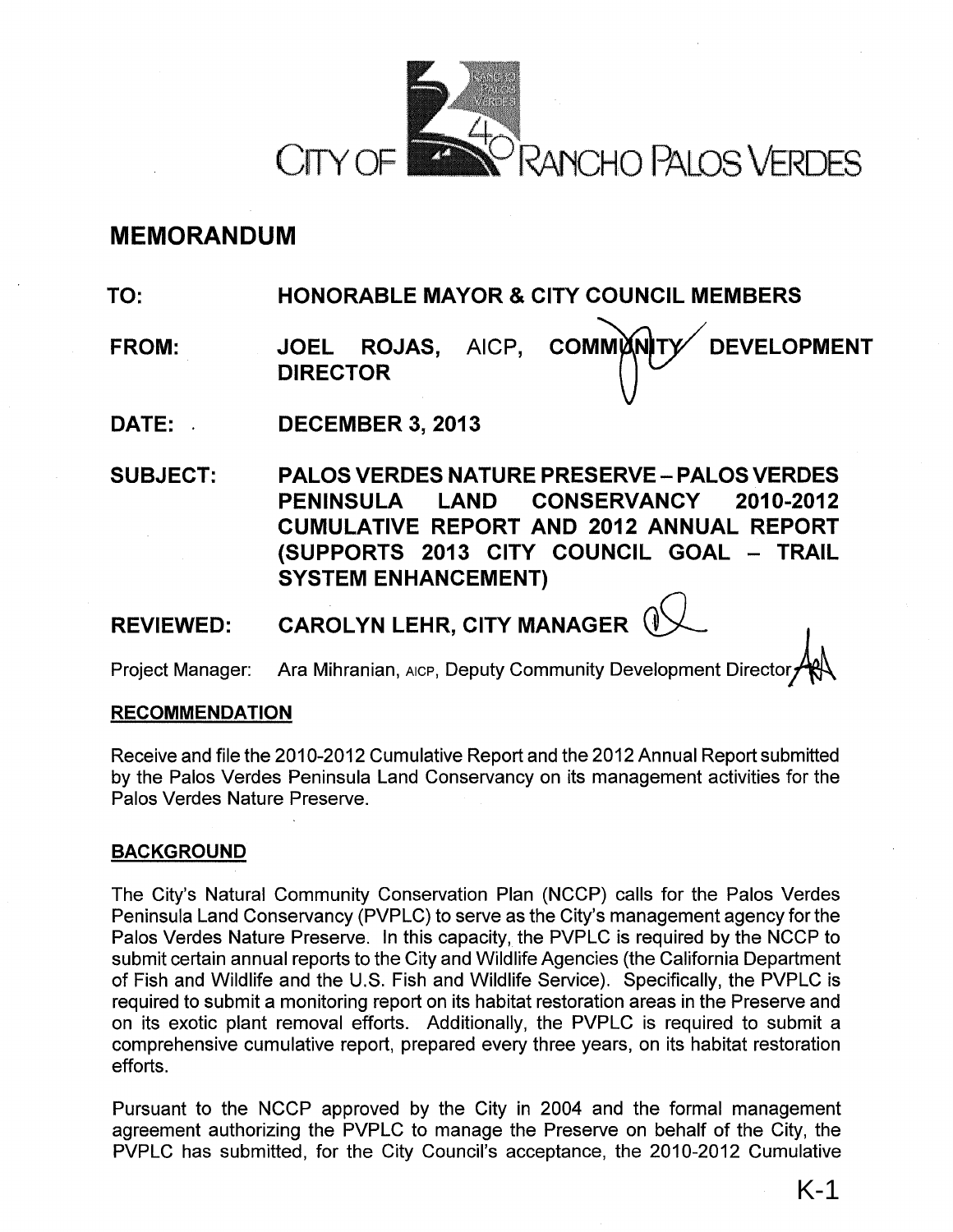#### PALOS VERDES NATURE PRESERVE - CUMULATIVE AND ANNUAL REPORTS DECEMBER 3, 2013 PAGE<sub>2</sub>

Report and the 2012 Annual Report summarizing the PVPLC's management activities in the Preserve. An electronic copy of both the Cumulative Report and the Annual Report were transmitted to the Council on November 13, 2013 under separate cover.

# **DISCUSSION**

### 2010-2012 PVPLC Cumulative Report

The PVPLC submitted Cumulative Report provides a comprehensive report for the period between 2010 and 2012 on the following:

- Detail surveys and data analysis regarding vegetation mapping, covered plants and wildlife; and,
- A three year Habitat Restoration Plan

## 2012 PVPLC Annual Report

A component of the Cumulative Report (Section 7) is the required Annual Report, which covers the period between January 1, 2012 and December 31, 2012. The Annual Report describes the PVPLC's management activities relating to habitat enhancement and restoration, property maintenance and monitoring, vegetation and wildlife monitoring, trail management and monitoring, and volunteer involvement during the 2012 calendar year. The 2012 PVPLC Annual Report includes the following sub-reports (see Annual Report):

- Fires in the Preserve
- Habitat Restoration Monitoring
- Research and Monitoring
- Targeted Exotic Removal Program for Plans (TERPP)
- Brush Clearance
- Scientific Research and Wildlife Monitoring
- Trail Management and Monitoring
	- o Future Trails Projects List (2014)
- Volunteer Involvement

Of particular public interest is the trail project list of the Annual Report. Based on comments from the public and on site monitoring, the PVPLC develops an annual list of potential trail projects to be completed by the PVPLC within the Preserve based on available volunteer time and funding opportunities, such as grants and volunteer events. The trail projects completed in 2012 are listed on Page 16 of the 2012 Annual Report and include erosion repair, trail delineation, and fence removal projects to name a few. Projects on the list that are not completed during the calendar year are carried over to the following year's list of projects. The Preserve Trail Project List for 2013 is located in Appendix E of the 2012 Annual Report.

According to the attached letter from PVPLC Executive Director Andrea Vona (see attachment), the Annual Report is consistent with the reporting requirements of the NCCP and raises no significant issues or concerns with regards to the management of the Preserve. Staff has reviewed the Annual Report and agrees that it is consistent with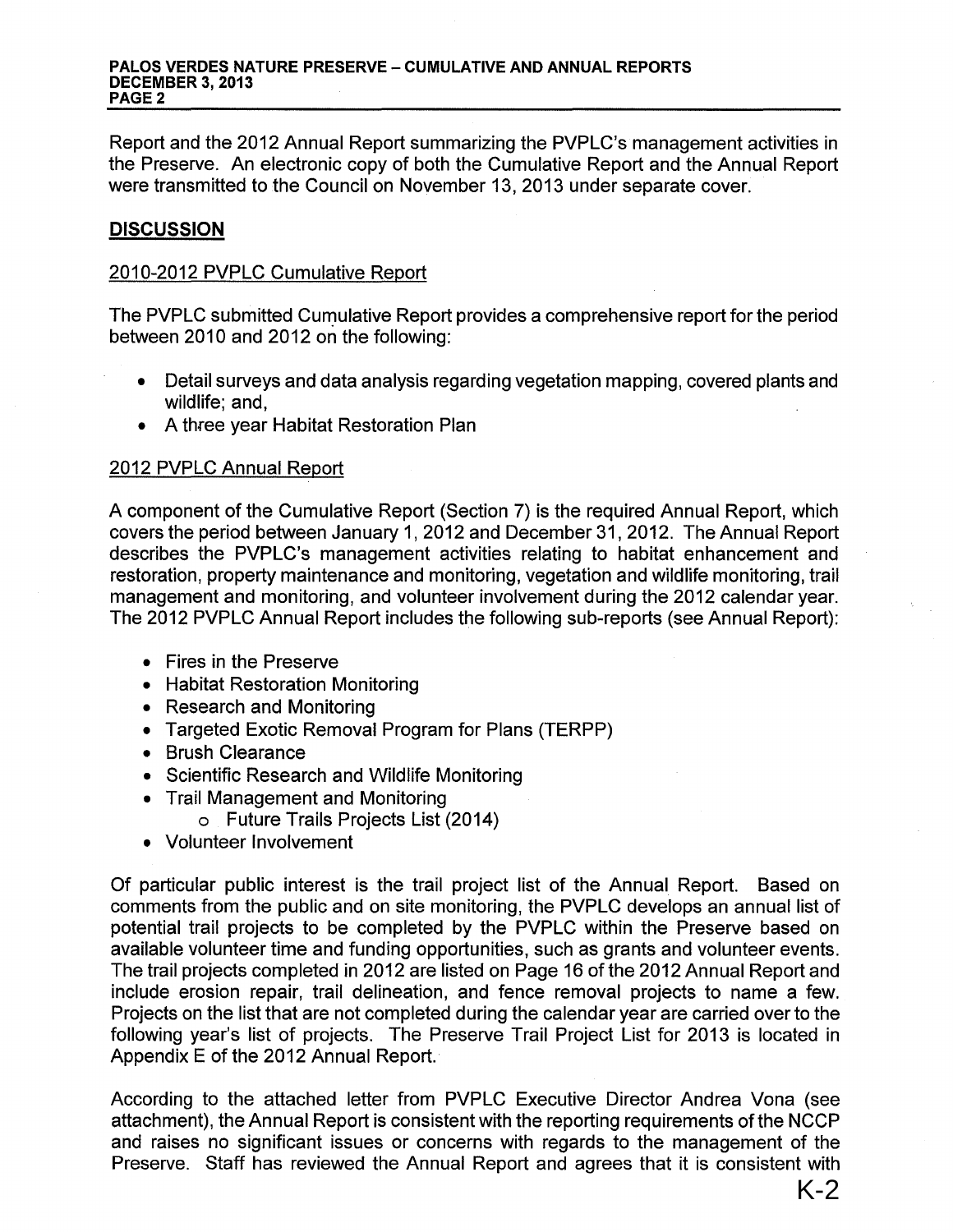#### PALOS VERDES NATURE PRESERVE - CUMULATIVE AND ANNUAL REPORTS DECEMBER 3, 2013 PAGE<sub>3</sub>

PVPLC's preserve management responsibilities as required by the City Council approved 2004 NCCP and the current management agreement between the City and the PVPLC.

#### ADDITIONAL INFORMATION

#### 2012 Habitat Loss Tracking Report

As part of the Annual Report, the NCCP requires the City to track and report all of the Coastal Sage Scrub (CSS) habitat loss. Attached is the "Habitat Loss Tracking Report" for the 2012 calendar year. A total of 13.89 acres of CSS were lost for a variety of reasons.

### Transmittal of the Cumulative and Annual Reports to City Council

As previously noted, an electronic copy of the Cumulative and Annual Reports were transmitted to the City Council on November 13, 2013. If a hard copy is desired in advance of the December 3<sup>rd</sup> meeting, please contact Staff. The Cumulative and Annual Reports are also available on the City's website under the Palos Verdes Nature Preserve homepage.

#### Public Notice

On November 14, 2013, an electronic message was sent to the subscribers of the Palos Verdes Nature Preserve list-serve announcing the availability of the Cumulative and Annual Reports (with a link to view the documents) and of the December 3, 2013 City Council meeting. To date, no public comments were submitted to the City. In the event public comments are submitted to the City after the transmittal of this Staff Report, Staff will provide those comments letters to the Council at the meeting.

#### Public Notification

Staff updated the website and issued a list-serve message announcing tonight's meeting with a link to the Staff Report and PUMP document being considered by the City Council.

### FISCAL IMPACTS

Receiving and filing the 2010-2012 Cumulative Report and the 2012 Annual Report will not result in any fiscal impacts to the City.

#### **CONCLUSION**

Based on the information provided herein and pursuant to the City's NCCP, Staff recommends that the City Council receive and file the PVPLC's 2010-2012 Cumulative Report and the 2012 Annual Report.

#### ATTACHMENTS

- 2010-2012 Cumulative Report and 2010 Annual Report (transmitted under separate Cover)
- [Letter from Andrea Vona, PVPLC Executive Director](#page-3-0)
- [2012 Habitat Loss Tracking Report](#page-4-0)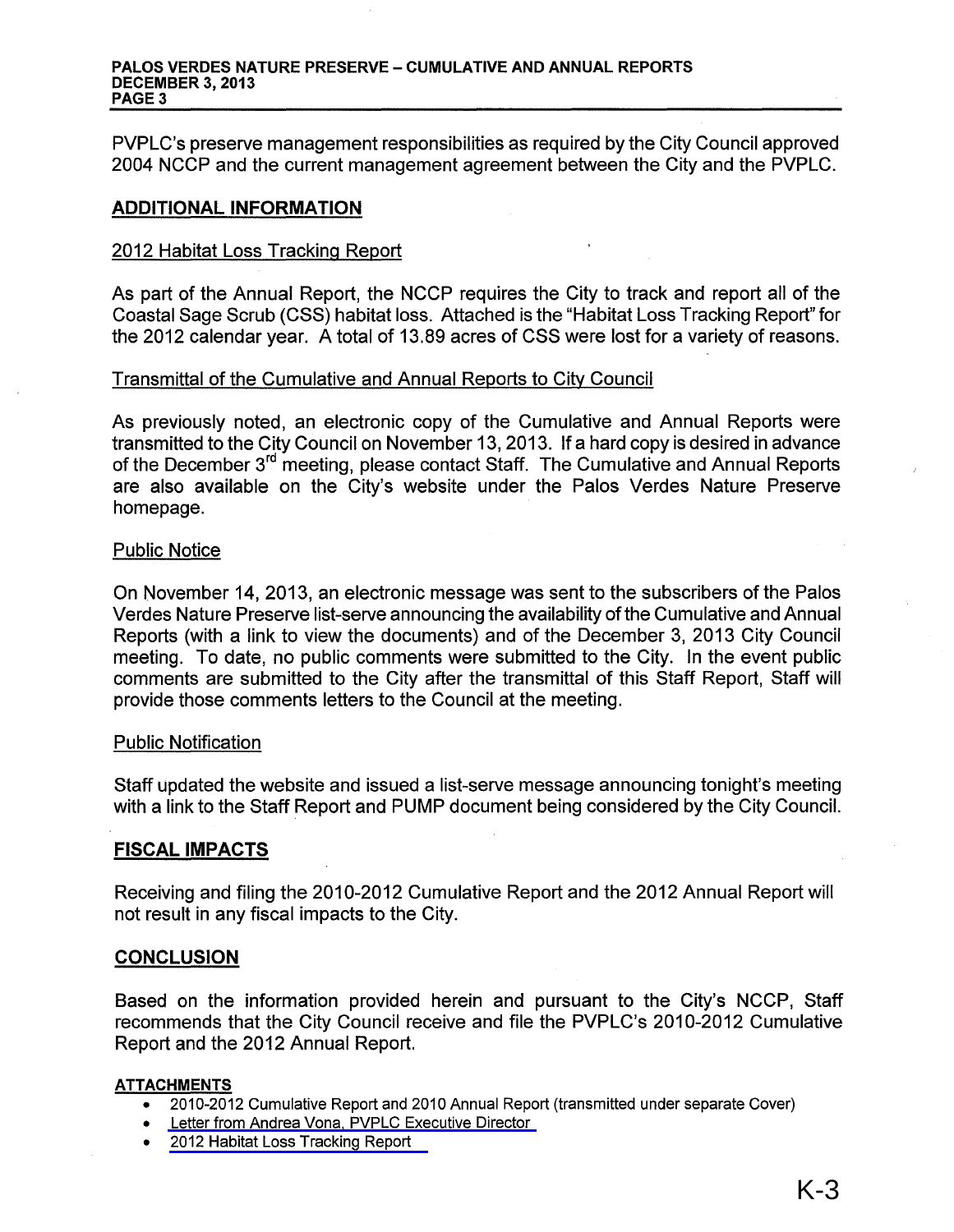<span id="page-3-0"></span>

PRESERVING LAND AND RESTORING HABITAT FOR THE EDUCATION AND ENJOYMENT OF ALL

November 22, 2013

Joel Rojas Community Development Director City of Rancho Palos Verdes 30940 Hawthorne Boulevard Rancho Palos Verdes, CA 90275-5391

Re: Comprehensive Management and Monitoring Report 200I0-2012 and Annual Report 2012 for the Rancho Palos Verdes Draft Natural Community Conservation Plan and Habitat Conservation Plan

Dear Mr. Rojas,

This letter is to confirm that the Comprehensive Management and Monitoring Report 2010-2012 and Annual Report for 2012 for the Rancho Palos Verdes Draft Natural Community Conservation Plan and Habitat Conservation Plan (NCCP/HCP) were delivered to you as well as the wildlife agencies for your review in September. We have incorporated feedback and comments received from the wildlife agencies and submitted the updated reports to you this month.

These reports are part of our commitment under our management agreement with the City as well as the requirements of the Draft NCCP/HCP. We recommend that City also provide the habitat tracking report, which is a portion of the City's requirements under the Draft NCCP/HCP, as additional information to the report.

Please do not hesitate to contact me if there are any questions or clarifications.

Sincerely,

andrea Vana

Andrea Vona

Executive Director

916 SILVER SPUR ROAD# 207. ROLLING HILLS ESTATES. CA 90274-3826 T 310.541.7613 WWW.PVPLC.ORG